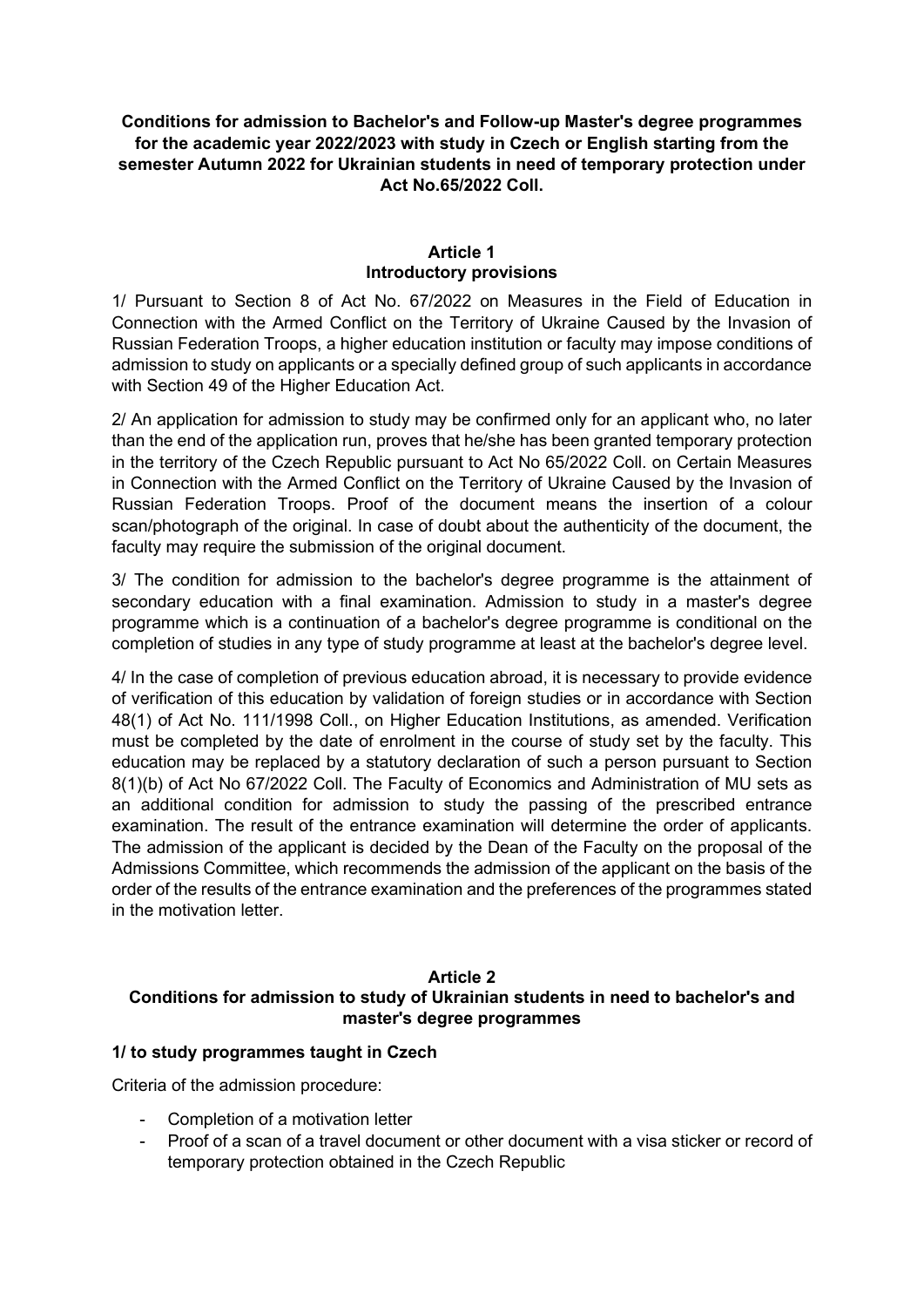- Evidence of at least a secondary school education (for bachelor's degree programmes) or at least a bachelor's degree (for postgraduate programmes)

In the admission procedure, the Faculty of Economics and Administration will only accept applications from applicants who prove that they meet the criteria set out in these admission requirements. Applications for admission that do not meet the required criteria will not be included in the admission procedure.

Verification of motivation to study will take place in the form of a motivation letter in Czech, where the applicant answers the specified questions directly in his/her e-application. The maximum recommended length is 2000 characters. When preparing the motivation letter, it is possible to use the translator https://lindat.cz/translation .

## **Motivation letter questions**

1/ What is your current educational background, please indicate the name of the institution and programme/field?

2/ What was your final grade point average (for colleges, indicate in CGPA or percentage; for high schools on a scale of 1–12, with 12 being the best).

3/ Why did you choose the Faculty of Economics and Administration of Masaryk University – max. 1000 characters

4/ Do you want to start studying in a bachelor's (after secondary school graduation) or a master's degree programme (attainment of at least a bachelor's degree)?

5/ What is your preferred study programme that you would like to study at the Faculty of Economics and Administration (see study programme offer)? Please give a good reason for your choice. – max. 1000 characters

6/ Which other study programme would you be interested in if the above programme is not available?

## **Methods of evaluation of the motivation letter:**

The following will be taken into account when evaluating the motivation letter:

1) Previous programme/field of education completed and its continuity with the selected programme at the Faculty of Economics and Administration of Masaryk University

- 2) Declared study average
- 3) Content and language quality of the motivation letter.

# **2/ for study programmes taught in English**

Criteria of the admission procedure:

- Completion of the motivation letter
- Proof of a scan of a travel document or other document with a visa sticker or record of temporary protection obtained in the Czech Republic
- Evidence of at least a secondary school education (for bachelor's degree programmes) or at least a bachelor's degree (for postgraduate programmes)
- Proof of a language certificate: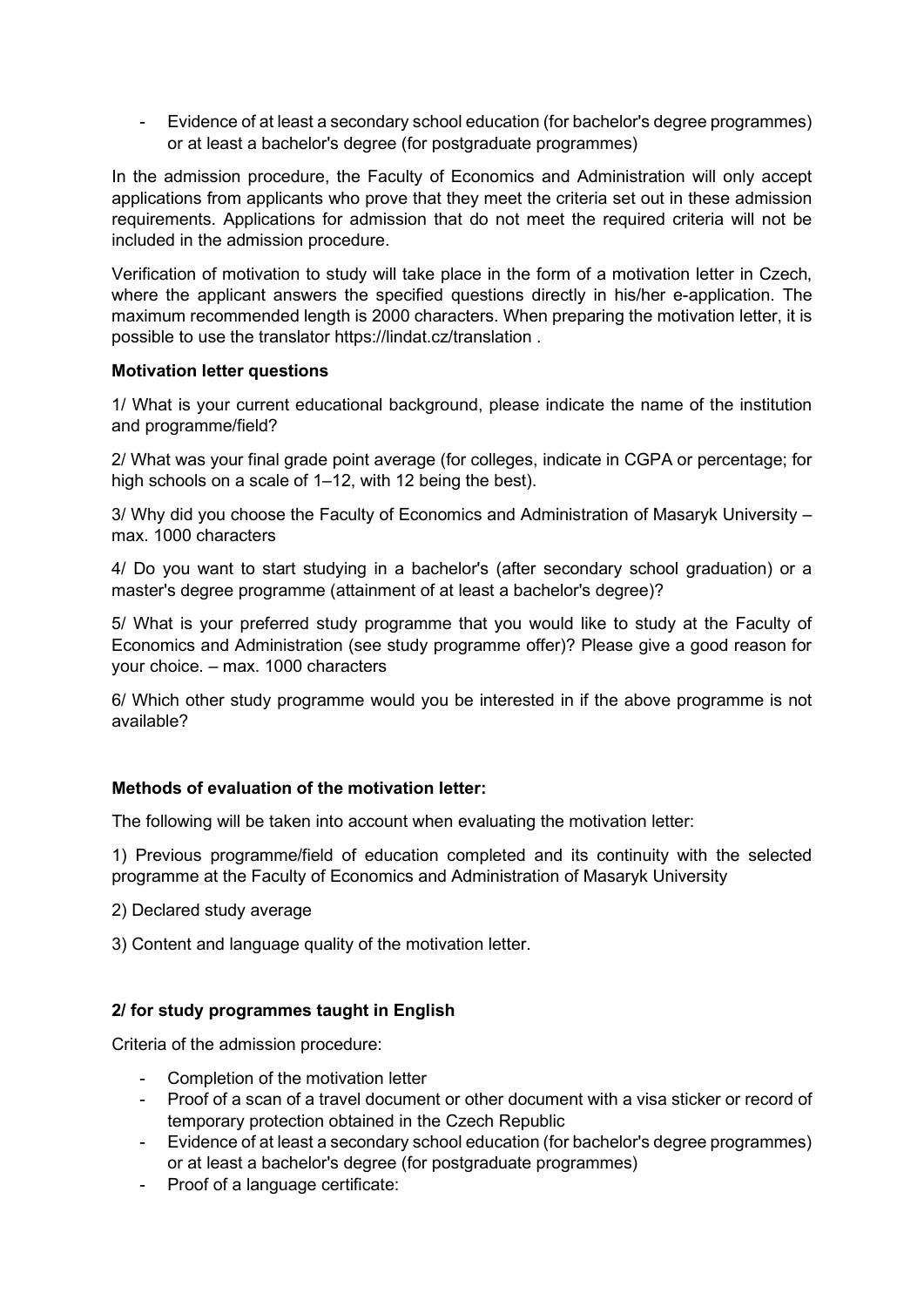- $\circ$  **TOEFL** 550 points (paper-based test), or 213 points (computer-based test), or 79 points (internet-based test),
- o **IELTS** Minimum score 6.5,
- o **CAE** A or B score,
- o **CPE** A, B or C result,
- o Attainment of another internationally recognised certificate at the level of the results required above.

In the admission procedure, the Faculty of Economics and Administration will only accept applications from applicants who demonstrate that they meet the criteria set out in these admission requirements. Applications for admission that do not meet the required criteria will not be included in the admission procedure.

Verification of motivation to study will take place in the form of a motivation letter in English, in which the applicant answers the specified questions directly in his/her e-application. The maximum recommended length is 2000 characters. When preparing the motivation letter, it is possible to use the translator https://lindat.cz/translation.

## **Motivation letter questions**

1/ What is your current educational background, please indicate the name of the institution and programme/field?

2/ What was your final grade point average (for colleges, indicate in CGPA or percentage; for high schools on a scale of 1–12, with 12 being the best).

3/ Why did you choose the Faculty of Economics and Administration of Masaryk University – max. 1000 characters

4/ Do you want to start studying a bachelor's (after secondary school graduation) or a master's degree programme (attainment of at least a bachelor's degree)?

5/ What is your preferred study programme that you would like to study at the Faculty of Economics and Administration (see study programme offer)? Please give a good reason for your choice. – max. 1000 characters

6/ Which study programme in Czech would you be interested in if you were not accepted into a programme taught in English?

## **Methods of evaluation of the motivation letter:**

The following will be taken into account when evaluating the motivation letter:

1) Previous programme/field of education completed and its continuity with the selected programme at the Faculty of Economics and Administration of Masaryk University

- 2) Declared study average
- 3) Content and language quality of the motivation letter.